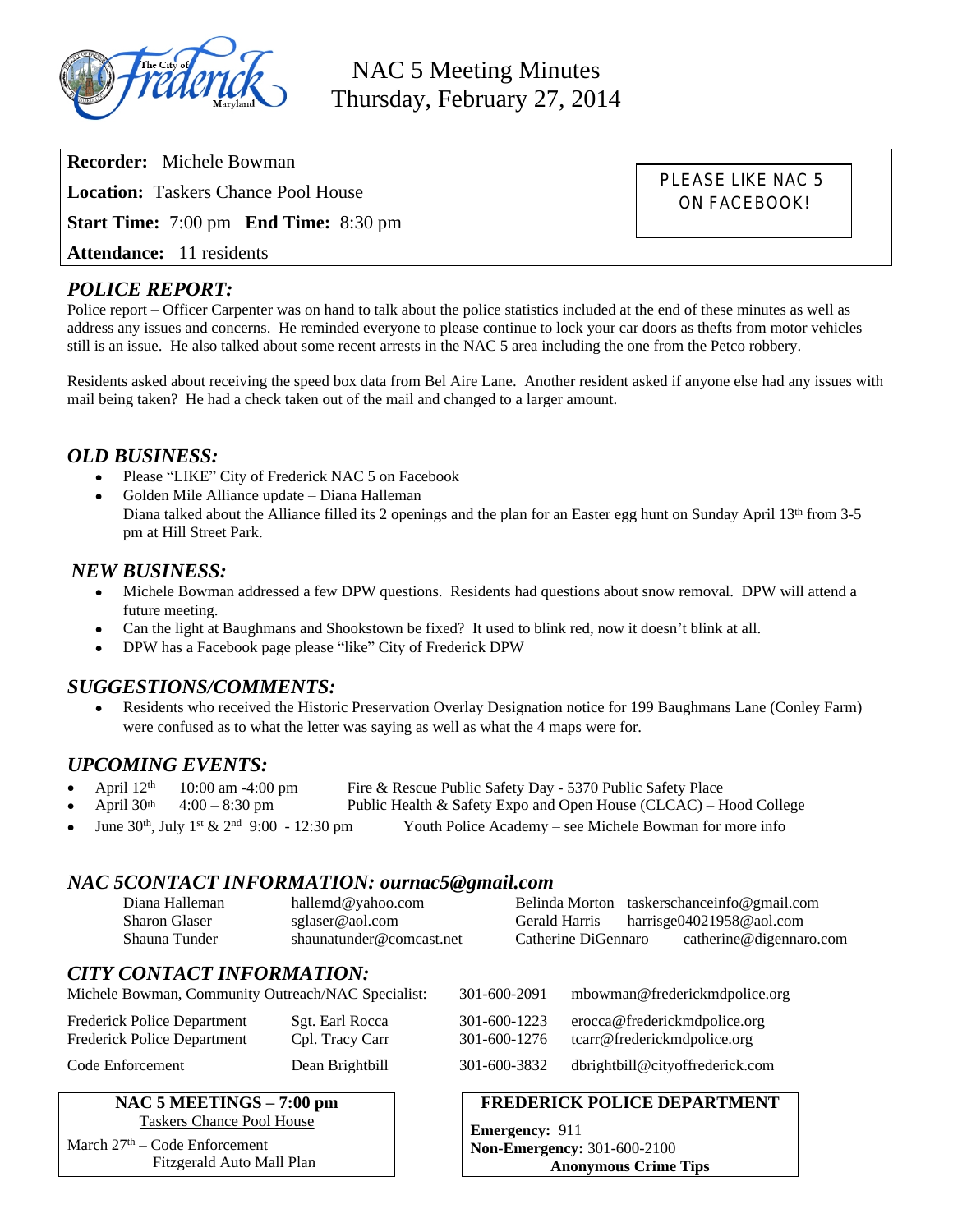Frederick Towne Center Headwear USA Shared Use Path April 24th – Community Action Agency May 22nd June 26<sup>th</sup> August 28th September 25<sup>th</sup> October 23rd November 20th

301-600 TIPS (8477) – phone 240-674-TIPS (8477) - text [fpdcrimetip@frederickmdpolice.org](mailto:fpdcrimetip@frederickmdpolice.org) **Drug Tip Line**

301-600-2246 fpddrugtip@frederickmdpolice.org

| <b>FPD NAC STATISTICS</b>                      |                              |                                                                          |                                                  |                                                      |                                                  |                                                      |                                                        |                                                        |                                                    |                                                      |                                                        |                                                        |                                                        |
|------------------------------------------------|------------------------------|--------------------------------------------------------------------------|--------------------------------------------------|------------------------------------------------------|--------------------------------------------------|------------------------------------------------------|--------------------------------------------------------|--------------------------------------------------------|----------------------------------------------------|------------------------------------------------------|--------------------------------------------------------|--------------------------------------------------------|--------------------------------------------------------|
| <b>CALL TYPE</b>                               |                              | Jan                                                                      | Feb                                              | Mar                                                  | Apr                                              | May                                                  | June                                                   | July                                                   | Aug                                                | <b>Sept</b>                                          | Oct                                                    | Nov                                                    | <b>Dec</b>                                             |
| <b>Calls For Service</b>                       | 2011<br>2012<br>2013<br>2014 | 1162<br>1156<br>1157<br>1572                                             | 1071<br>1159<br>1229                             | 1260<br>1386<br>1214                                 | 1258<br>1223<br>1315                             | 892<br>1306<br>1324                                  | 1040<br>1244<br>1194                                   | 1156<br>1226<br>1223                                   | 1152<br>1330<br>1336                               | 1439<br>1137<br>1148                                 | 1257<br>1321<br>1355                                   | 1090<br>1163<br>1325                                   | 1293<br>1248<br>1399                                   |
| Patrol Checks (proactive)                      | 2011<br>2012<br>2013<br>2014 | 109<br>116<br>213<br>328                                                 | 145<br>113<br>203                                | 194<br>164<br>181                                    | 151<br>199<br>229                                | 86<br>203<br>192                                     | 105<br>163<br>161                                      | 77<br>217<br>149                                       | 58<br>252<br>159                                   | 146<br>217<br>135                                    | 114<br>214<br>154                                      | 138<br>162<br>141                                      | 193<br>195<br>157                                      |
| Traffic Stops (proactive)                      | 2011<br>2012<br>2013<br>2014 | 336<br>228<br>296<br>234                                                 | 330<br>378<br>408                                | 300<br>407<br>356                                    | 286<br>248<br>209                                | 199<br>258<br>241                                    | 180<br>224<br>195                                      | 267<br>155<br>221                                      | 253<br>198<br>231                                  | 417<br>180<br>193                                    | 323<br>256<br>227                                      | 267<br>232<br>226                                      | 286<br>287<br>254                                      |
| <b>Calls Minus Above (proactive)</b>           | 2011<br>2012<br>2013<br>2014 | 717<br>812<br>548<br>1010                                                | 596<br>668<br>618                                | 766<br>815<br>677                                    | 821<br>975<br>877                                | 607<br>845<br>891                                    | 755<br>857<br>838                                      | 812<br>854<br>853                                      | 841<br>880<br>946                                  | 876<br>740<br>820                                    | 820<br>851<br>974                                      | 685<br>769<br>958                                      | 814<br>766<br>988                                      |
| <b>Average Calls Per Day (minus</b><br>alarms) | 2011<br>2012<br>2013<br>2014 | 23<br>26<br>21<br>32                                                     | $\overline{20}$<br>22<br>20                      | 25<br>27<br>22                                       | 27<br>33<br>28                                   | $\overline{20}$<br>35<br>28                          | 25<br>28<br>27                                         | $\overline{27}$<br>28<br>27                            | 27<br>28<br>30                                     | $\overline{29}$<br>24<br>26                          | $\overline{27}$<br>27<br>31                            | $\overline{22}$<br>25<br>30                            | $\overline{27}$<br>24<br>31                            |
| 911                                            | 2011<br>2012<br>2013<br>2014 | 78<br>116<br>82<br>113                                                   | 77<br>53<br>90                                   | 71<br>85<br>94                                       | 98<br>108<br>113                                 | 79<br>94<br>96                                       | 90<br>123<br>87                                        | 96<br>111<br>112                                       | 97<br>96<br>98                                     | 115<br>115<br>108                                    | 101<br>102<br>77                                       | 88<br>83<br>97                                         | 104<br>106<br>102                                      |
| Accident, Personal Injury                      | 2011<br>2012<br>2013<br>2014 | $\overline{4}$<br>$\overline{4}$<br>3                                    | $\overline{4}$<br>5<br>$\mathbf{1}$              | 6<br>$\overline{7}$<br>$\overline{4}$                | $\overline{4}$<br>11<br>3                        | $\overline{2}$<br>12<br>$\overline{4}$               | $\overline{2}$<br>$\sqrt{2}$<br>10                     | $\overline{7}$<br>$\mathbf{2}$<br>$\overline{0}$       | $\overline{4}$<br>$\mathfrak{Z}$<br>6              | 5<br>$\overline{4}$<br>6                             | $\overline{2}$<br>3<br>5                               | 5<br>$\overline{3}$<br>$\overline{7}$                  | $\mathbf{1}$<br>$\overline{c}$<br>$\mathbf{2}$         |
| Accident, Property Damage                      | 2011<br>2012<br>2013<br>2014 | 18<br>20<br>15<br>23                                                     | 13<br>19<br>13                                   | 19<br>26<br>15                                       | 13<br>22<br>18                                   | 9<br>20<br>27                                        | 17<br>16<br>28                                         | 15<br>13<br>26                                         | 21<br>23<br>26                                     | 19<br>17<br>13                                       | 30<br>18<br>24                                         | 20<br>19<br>22                                         | 23<br>23<br>22                                         |
| Accident, Vehicle                              | 2011<br>2012<br>2013<br>2014 | $\overline{34}$<br>42<br>33<br>52                                        | 19<br>51<br>37                                   | $\overline{30}$<br>54<br>35                          | $\overline{30}$<br>54<br>45                      | 17<br>62<br>55                                       | $\overline{27}$<br>51<br>73                            | 38<br>38<br>40                                         | $\overline{30}$<br>46<br>60                        | $\overline{32}$<br>40<br>46                          | 45<br>42<br>47                                         | $\overline{35}$<br>37<br>45                            | 29<br>58<br>47                                         |
| <b>Alcohol Complaint</b>                       | 2011<br>2012<br>2013<br>2014 | $\mathbf{1}$<br>$\boldsymbol{0}$<br>$\boldsymbol{0}$<br>$\mathbf{2}$     | $\mathbf{1}$<br>$\mathbf{0}$<br>$\boldsymbol{0}$ | $\mathbf{1}$<br>$\overline{0}$<br>$\boldsymbol{0}$   | $\overline{0}$<br>$\mathbf{0}$<br>$\mathbf{0}$   | $\overline{0}$<br>$\overline{0}$<br>$\overline{0}$   | $\overline{2}$<br>$\boldsymbol{0}$<br>$\boldsymbol{0}$ | $\overline{0}$<br>$\mathbf{0}$<br>$\theta$             | $\overline{0}$<br>$\mathbf{0}$<br>$\boldsymbol{0}$ | $\overline{0}$<br>$\overline{0}$<br>$\boldsymbol{0}$ | $\overline{0}$<br>$\boldsymbol{0}$<br>$\boldsymbol{0}$ | $\overline{0}$<br>$\boldsymbol{0}$<br>$\boldsymbol{0}$ | $\overline{0}$<br>$\boldsymbol{0}$<br>$\boldsymbol{0}$ |
| Assault                                        | 2011<br>2012<br>2013<br>2014 | $\overline{4}$<br>10<br>8<br>$\overline{4}$                              | $\mathbf{1}$<br>$\overline{3}$<br>3              | $\overline{3}$<br>$\overline{4}$<br>8                | $\overline{8}$<br>6<br>$\,8\,$                   | $\overline{3}$<br>$\overline{4}$<br>9                | $\overline{4}$<br>$\sqrt{2}$<br>$\overline{7}$         | 6<br>5<br>$\overline{4}$                               | $\overline{\mathbf{3}}$<br>6<br>$\overline{4}$     | $\overline{3}$<br>$\mathbf{1}$<br>8                  | 12<br>5<br>5                                           | 5<br>6                                                 | $\overline{\mathbf{3}}$<br>6<br>10                     |
| Attempt to Locate                              | 2011<br>2012<br>2013<br>2014 | $\overline{0}$<br>$\mathbf{2}$<br>$\boldsymbol{0}$<br>$\mathbf{1}$       | $\overline{0}$<br>$\mathbf{1}$<br>$\mathbf{1}$   | $\overline{0}$<br>$\overline{c}$<br>$\overline{c}$   | $\overline{0}$<br>$\mathbf{0}$<br>$\overline{c}$ | $\overline{0}$<br>3<br>3                             | $\overline{2}$<br>$\mathbf{1}$<br>$\overline{c}$       | $\overline{2}$<br>3<br>$\overline{0}$                  | $\overline{0}$<br>$\mathbf{1}$<br>$\mathbf{1}$     | 1<br>$\Omega$<br>1                                   | $\overline{1}$<br>$\mathbf{0}$<br>$\overline{c}$       | $\overline{1}$<br>$\mathbf{2}$<br>$\overline{4}$       | $\overline{0}$<br>$\mathbf{1}$<br>$\mathbf{1}$         |
| Burglary, B&E in Progress                      | 2011<br>2012<br>2013<br>2014 | $\boldsymbol{0}$<br>$\boldsymbol{0}$<br>$\mathbf{0}$<br>$\boldsymbol{0}$ | $\boldsymbol{0}$<br>$\mathbf{1}$<br>$\mathbf{0}$ | $\overline{0}$<br>$\overline{0}$<br>$\overline{0}$   | $\boldsymbol{0}$<br>$\mathbf{0}$<br>$\mathbf{0}$ | $\overline{0}$<br>$\overline{0}$<br>$\overline{0}$   | $\boldsymbol{0}$<br>$\mathbf{1}$<br>$\boldsymbol{0}$   | $\boldsymbol{0}$<br>$\boldsymbol{0}$<br>$\overline{0}$ | $\boldsymbol{0}$<br>$\mathbf{1}$<br>$\mathbf{0}$   | $\boldsymbol{0}$<br>$\overline{0}$<br>$\overline{0}$ | $\boldsymbol{0}$<br>$\mathbf{1}$<br>$\mathbf{0}$       | $\boldsymbol{0}$<br>$\mathbf{1}$<br>$\mathbf{0}$       | $\boldsymbol{0}$<br>$\mathbf{1}$<br>1                  |
| <b>Burglary</b> , Commercial                   | 2011<br>2012<br>2013<br>2014 | $\overline{0}$<br>$\mathbf{1}$<br>$\boldsymbol{0}$<br>$\boldsymbol{0}$   | $\mathbf{0}$<br>$\boldsymbol{0}$<br>$\mathbf{1}$ | $\overline{0}$<br>$\boldsymbol{0}$<br>$\overline{0}$ | $\mathbf{0}$<br>$\mathbf{0}$<br>$\overline{c}$   | $\overline{0}$<br>$\overline{0}$<br>$\boldsymbol{0}$ | $\,$ 8 $\,$<br>$\sqrt{2}$<br>$\overline{c}$            | $\boldsymbol{0}$<br>$\boldsymbol{0}$<br>$\overline{0}$ | $\mathbf{1}$<br>$\mathbf{1}$<br>$\overline{2}$     | 3<br>$\mathbf{1}$<br>1                               | $\mathbf{0}$<br>$\mathbf{1}$<br>$\overline{0}$         | $\mathbf{2}$<br>$\boldsymbol{0}$<br>$\mathbf{0}$       | $\boldsymbol{0}$<br>1<br>$\boldsymbol{0}$              |
| Burglary, Residential                          | 2011<br>2012                 | $\overline{4}$<br>5                                                      | $\boldsymbol{0}$<br>$\mathbf{0}$                 | $\overline{4}$<br>3                                  | $\overline{4}$<br>3                              | $\overline{0}$<br>$\overline{c}$                     | $\overline{0}$<br>3                                    | 3<br>$\overline{4}$                                    | $\overline{4}$<br>$\overline{c}$                   | $\overline{4}$<br>$\overline{4}$                     | $\mathbf{1}$<br>3                                      | $\overline{2}$<br>6                                    | $\overline{7}$<br>$\overline{4}$                       |

 

Destruction of Property/Vandalism

 

   

 

**Discharging Firearm** 2011 1 0 1 0 0 0 0 0 0 0 0 2 7

     $\boldsymbol{0}$ 

   

   

   $\boldsymbol{0}$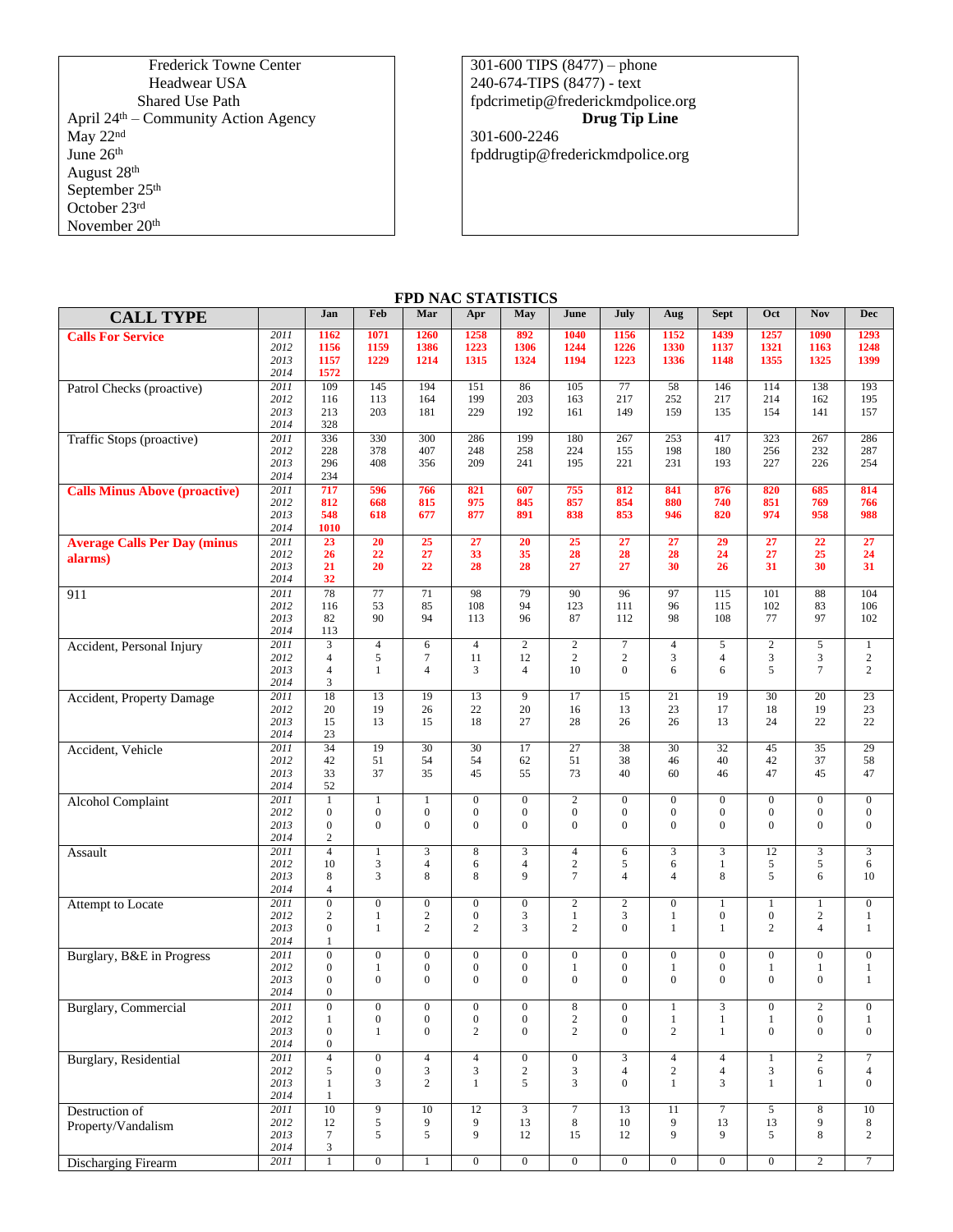|                                   | 2012<br>2013         | $\mathbf{0}$<br>$\boldsymbol{0}$                     | $\boldsymbol{0}$<br>$\overline{0}$   | 1<br>$\mathbf{1}$                    | $\boldsymbol{0}$<br>$\mathbf{1}$     | $\boldsymbol{0}$<br>$\mathbf{1}$   | $\boldsymbol{0}$<br>$\overline{3}$   | 1<br>$\mathbf{1}$                | 3<br>$\mathbf{1}$                    | $\boldsymbol{0}$<br>$\mathbf{1}$   | $\boldsymbol{0}$<br>$\mathbf{0}$     | $\overline{4}$<br>$\overline{c}$ | $\boldsymbol{0}$<br>$\mathbf{1}$     |
|-----------------------------------|----------------------|------------------------------------------------------|--------------------------------------|--------------------------------------|--------------------------------------|------------------------------------|--------------------------------------|----------------------------------|--------------------------------------|------------------------------------|--------------------------------------|----------------------------------|--------------------------------------|
|                                   | 2014<br>2011         | $\boldsymbol{2}$<br>$\overline{3}$                   | $\mathfrak{Z}$                       | 1                                    | 5                                    | $\boldsymbol{0}$                   | $\overline{3}$                       | 3                                | $\mathbf{2}$                         | $\overline{c}$                     | $\overline{4}$                       | $\overline{2}$                   | $\overline{7}$                       |
| <b>Disorderly Conduct</b>         | 2012<br>2013<br>2014 | $\overline{4}$<br>$\overline{4}$<br>$\boldsymbol{0}$ | $\overline{4}$<br>$\overline{c}$     | $\mathbf{1}$<br>$\overline{0}$       | $\mathbf{1}$<br>$\overline{c}$       | $\overline{4}$<br>3                | $\boldsymbol{0}$<br>$\mathbf{1}$     | $\tau$<br>3                      | $\mathbf{1}$<br>$\mathbf{2}$         | $\overline{c}$<br>$\overline{0}$   | $\overline{c}$<br>$\mathbf{1}$       | 5<br>5                           | $\mathbf{1}$<br>$\sqrt{2}$           |
| Disturbance/Fights/Noise          | 2011                 | $\mathbf{0}$                                         | $\boldsymbol{0}$                     | $\mathbf{1}$                         | $\mathbf{1}$                         | $\boldsymbol{0}$                   | $\sqrt{2}$                           | $\boldsymbol{0}$                 | $\boldsymbol{0}$                     | $\boldsymbol{0}$                   | $\mathbf{1}$                         | $\mathbf{1}$                     | $\mathbf{0}$                         |
|                                   | 2012<br>2013<br>2014 | $\mathbf{1}$<br>$\mathbf{1}$<br>$\overline{c}$       | $\boldsymbol{0}$<br>$\mathbf{0}$     | $\boldsymbol{0}$<br>$\mathbf{0}$     | $\mathbf{1}$<br>$\overline{c}$       | $\boldsymbol{0}$<br>3              | $\boldsymbol{0}$<br>$\boldsymbol{0}$ | $\boldsymbol{0}$<br>3            | $\mathbf{1}$<br>$\overline{4}$       | $\overline{c}$<br>$\overline{c}$   | $\mathbf{1}$<br>$\mathbf{1}$         | $\boldsymbol{0}$<br>$\sqrt{2}$   | $\mathbf{1}$<br>$\mathbf{1}$         |
| Domestic Assault/Dispute          | 2011<br>2012         | $\overline{2}$<br>$\boldsymbol{0}$                   | $\overline{4}$<br>$\mathbf{1}$       | 3<br>$\mathbf{1}$                    | 6<br>5                               | 3<br>3                             | $\overline{7}$<br>$\overline{4}$     | 3<br>3                           | 5<br>$\sqrt{2}$                      | $\overline{c}$<br>$\overline{c}$   | $\overline{4}$<br>$\sqrt{2}$         | $\mathbf{1}$<br>5                | $\mathbf{1}$<br>$\sqrt{3}$           |
|                                   | 2013<br>2014         | $\mathbf{1}$<br>$\boldsymbol{0}$                     | 6                                    | 3                                    | $\mathbf{1}$                         | 3                                  | $\overline{4}$                       | 5                                | 3                                    | $\overline{4}$                     | 3                                    | $\overline{4}$                   | $\overline{c}$                       |
| <b>Drug Complaint (narcotics)</b> | 2011<br>2012         | $\sqrt{2}$<br>$\boldsymbol{0}$                       | $\mathfrak{Z}$<br>$\overline{4}$     | $\boldsymbol{0}$<br>3                | 5<br>3                               | $\mathbf{1}$<br>$\mathbf{1}$       | $\overline{3}$<br>$\mathbf{1}$       | $\mathbf{1}$<br>$\sqrt{2}$       | $\mathbf{1}$<br>5                    | $\overline{3}$<br>$\mathbf{1}$     | $\mathbf{1}$<br>$\mathfrak{Z}$       | $\mathbf{1}$<br>$\overline{4}$   | $\sqrt{2}$<br>$\mathbf{1}$           |
|                                   | 2013<br>2014         | $\mathbf{2}$<br>$\sqrt{2}$                           | $\mathbf{2}$                         | $\overline{c}$                       | $\mathbf{1}$                         | 25                                 | $\mathbf{1}$                         | 3                                | $\overline{0}$                       | $\overline{c}$                     | $\overline{c}$                       | $\mathbf{1}$                     | $\mathbf{1}$                         |
| Fraud                             | 2011<br>2012         | $\overline{4}$<br>$\tau$                             | $\overline{2}$<br>10                 | 6<br>8                               | $\overline{3}$<br>$\overline{7}$     | 5<br>$\boldsymbol{2}$              | 6<br>12                              | $\sqrt{2}$<br>$\sqrt{5}$         | $\overline{4}$<br>$\mathbf{1}$       | 5<br>$\overline{c}$                | $\overline{4}$<br>$\mathfrak{Z}$     | $\overline{3}$<br>3              | $\overline{2}$<br>$\overline{4}$     |
|                                   | 2013<br>2014         | 5<br>3                                               | $\mathbf{1}$                         | 5                                    | $\overline{4}$                       | 6                                  | 10                                   | $\overline{4}$                   | $\overline{4}$                       | $\overline{2}$                     | 6                                    | $\overline{4}$                   | 2                                    |
| Graffiti                          | 2011<br>2012         | $\mathbf{1}$<br>$\mathbf{1}$                         | $\mathbf{1}$<br>$\boldsymbol{0}$     | $\mathbf{1}$<br>$\boldsymbol{0}$     | $\overline{0}$<br>$\boldsymbol{0}$   | $\sqrt{2}$<br>$\boldsymbol{0}$     | $\overline{3}$<br>$\boldsymbol{0}$   | $\mathbf{1}$<br>$\boldsymbol{0}$ | 3<br>$\boldsymbol{0}$                | $\overline{0}$<br>$\mathbf{0}$     | $\overline{0}$<br>$\mathbf{1}$       | $\mathbf{1}$<br>$\boldsymbol{0}$ | $\sqrt{2}$<br>$\boldsymbol{0}$       |
|                                   | 2013<br>2014         | $\boldsymbol{0}$<br>$\boldsymbol{0}$                 | $\mathbf{2}$                         | 3                                    | $\mathbf{1}$                         | $\mathbf{0}$                       | 3                                    | $\mathbf{0}$                     | $\overline{0}$                       | $\overline{0}$                     | $\mathbf{0}$                         | $\overline{4}$                   | $\mathbf{1}$                         |
| Harassment                        | 2011                 | $\overline{1}$                                       | $\overline{0}$                       | $\overline{0}$                       | $\mathbf{0}$                         | $\boldsymbol{0}$                   | $\overline{2}$                       | $\mathbf{1}$                     | $\mathbf{1}$                         | $\overline{0}$                     | $\overline{2}$                       | $\mathbf{1}$                     | $\overline{0}$                       |
|                                   | 2012<br>2013         | $\boldsymbol{0}$<br>$\sqrt{2}$                       | $\mathbf{1}$<br>$\boldsymbol{0}$     | 3<br>$\overline{c}$                  | $\mathbf{0}$<br>$\mathbf{1}$         | $\overline{4}$<br>$\overline{c}$   | $\mathbf{1}$<br>$\mathbf{1}$         | $\sqrt{2}$<br>3                  | $\mathbf{1}$<br>$\overline{c}$       | $\mathbf{1}$<br>$\overline{0}$     | $\mathbf{1}$<br>$\mathbf{0}$         | $\mathbf{1}$<br>$\mathbf{1}$     | $\mathbf{1}$<br>$\mathbf{1}$         |
|                                   | 2014                 | $\mathbf{1}$                                         |                                      |                                      |                                      |                                    |                                      |                                  |                                      |                                    |                                      |                                  |                                      |
| Hit and Run, Property Damage/PI   | 2011<br>2012         | 5<br>11                                              | $\overline{7}$<br>12                 | 10<br>6                              | 9<br>12                              | 6<br>15                            | 8<br>11                              | 9<br>11                          | 15<br>$\boldsymbol{7}$               | 11<br>5                            | $\overline{4}$<br>11                 | 12<br>9                          | 11<br>17                             |
|                                   | 2013<br>2014         | $\tau$<br>10                                         | 8                                    | 3                                    | 13                                   | $\overline{7}$                     | 8                                    | $\tau$                           | 8                                    | 9                                  | 10                                   | 9                                | 11                                   |
| Juvenile Complaints               | 2011                 | $\overline{18}$                                      | 5                                    | $\overline{17}$                      | 12                                   | 17                                 | 16                                   | 10                               | 17                                   | 14                                 | 12                                   | $\overline{7}$                   | $\,8\,$                              |
|                                   | 2012<br>2013         | $\boldsymbol{7}$<br>$\sqrt{2}$                       | $\overline{4}$<br>8                  | 10<br>$\overline{4}$                 | 12<br>6                              | 15<br>8                            | 14<br>$\mathbf{1}$                   | 8<br>$\overline{7}$              | 6<br>9                               | 5<br>13                            | $\sqrt{6}$<br>$\overline{7}$         | $\,$ 8 $\,$<br>4                 | 6<br>$\mathfrak{Z}$                  |
| <b>Parking Complaint</b>          | 2014<br>2011         | $\mathbf{1}$<br>$\overline{2}$                       | $\mathbf{1}$                         | $\boldsymbol{0}$                     | $\mathbf{1}$                         | $\mathbf{1}$                       | $\mathbf{1}$                         | $\overline{c}$                   | $\boldsymbol{0}$                     | $\overline{c}$                     | 5                                    | $\mathbf{1}$                     | $\overline{2}$                       |
|                                   | 2012<br>2013         | $\boldsymbol{0}$<br>$\mathbf{1}$                     | $\boldsymbol{0}$<br>$\mathbf{1}$     | $\boldsymbol{0}$<br>$\mathbf{1}$     | $\boldsymbol{0}$<br>$\overline{0}$   | $\mathbf{1}$<br>$\overline{c}$     | $\sqrt{2}$<br>$\mathbf{1}$           | $\sqrt{2}$<br>3                  | 6<br>$\boldsymbol{0}$                | $\overline{0}$<br>$\overline{0}$   | $\mathbf{1}$<br>$\boldsymbol{0}$     | 1<br>$\mathbf{1}$                | 3<br>$\boldsymbol{0}$                |
|                                   | 2014                 | $\mathbf{1}$                                         |                                      |                                      |                                      |                                    |                                      |                                  |                                      |                                    |                                      |                                  |                                      |
| Robbery, Armed                    | 2011<br>2012         | $\overline{3}$<br>$\mathbf{1}$                       | $\boldsymbol{0}$<br>$\boldsymbol{0}$ | $\boldsymbol{0}$<br>$\boldsymbol{0}$ | $\overline{0}$<br>$\mathbf{1}$       | $\overline{c}$<br>$\boldsymbol{0}$ | $\mathbf{1}$<br>$\mathbf{1}$         | $\mathbf{2}$<br>$\boldsymbol{0}$ | $\mathbf{1}$<br>$\boldsymbol{0}$     | 3<br>$\mathbf{1}$                  | $\boldsymbol{0}$<br>$\boldsymbol{0}$ | $\boldsymbol{0}$<br>$\mathbf{1}$ | $\mathfrak{Z}$<br>$\boldsymbol{0}$   |
|                                   | 2013<br>2014         | $\overline{4}$<br>$\mathbf{2}$                       | $\mathbf{1}$                         | $\mathbf{1}$                         | $\mathbf{1}$                         | $\mathbf{1}$                       | $\boldsymbol{0}$                     | $\overline{0}$                   | $\overline{0}$                       | $\overline{0}$                     | $\mathbf{1}$                         | $\boldsymbol{0}$                 | $\boldsymbol{0}$                     |
| Robbery In Progress               | 2011                 | $\mathbf{0}$                                         | $\boldsymbol{0}$                     | $\boldsymbol{0}$                     | $\mathbf{0}$                         | $\boldsymbol{0}$                   | $\boldsymbol{0}$                     | $\boldsymbol{0}$                 | $\boldsymbol{0}$                     | $\mathbf{0}$                       | $\boldsymbol{0}$                     | $\boldsymbol{0}$                 | $\boldsymbol{0}$                     |
|                                   | 2012<br>2013         | $\sqrt{2}$<br>$\boldsymbol{0}$                       | $\boldsymbol{0}$<br>$\boldsymbol{0}$ | $\boldsymbol{0}$<br>$\mathbf{1}$     | $\overline{0}$<br>$\mathbf{0}$       | $\mathbf{0}$<br>$\mathbf{1}$       | $\boldsymbol{0}$<br>$\mathbf{2}$     | $\boldsymbol{0}$<br>$\mathbf{2}$ | $\boldsymbol{0}$<br>$\mathbf{1}$     | $\overline{0}$<br>$\overline{0}$   | 1<br>$\mathbf{0}$                    | $\mathbf{0}$<br>$\mathbf{0}$     | $\boldsymbol{0}$<br>$\mathbf{0}$     |
| Robbery, Occurred Earlier         | 2014<br>2011         | $\boldsymbol{0}$<br>$\overline{0}$                   | $\boldsymbol{0}$                     | $\overline{0}$                       | $\boldsymbol{0}$                     | $\boldsymbol{0}$                   | $\boldsymbol{0}$                     | $\boldsymbol{0}$                 | $\boldsymbol{0}$                     | $\mathbf{0}$                       | $\boldsymbol{0}$                     | $\boldsymbol{0}$                 | $\boldsymbol{0}$                     |
|                                   | 2012                 | $\boldsymbol{0}$                                     | $\boldsymbol{0}$                     | $\boldsymbol{0}$                     | $\overline{0}$                       | $\mathbf{1}$                       | $\mathbf{1}$                         | $\sqrt{2}$                       | $\boldsymbol{0}$                     | $\overline{0}$                     | $\sqrt{2}$                           | $\boldsymbol{0}$                 | $\boldsymbol{0}$                     |
|                                   | 2013<br>2014         | $\overline{0}$<br>$\boldsymbol{0}$                   | $\mathbf{0}$                         | $\mathbf{1}$                         | $\overline{0}$                       | $\overline{c}$                     | $\mathbf{0}$                         | $\overline{0}$                   | $\overline{0}$                       | $\mathbf{1}$                       | $\mathbf{1}$                         | $\mathbf{0}$                     | $\sqrt{2}$                           |
| Robbery, Strong Arm               | 2011<br>2012         | $\mathbf{1}$<br>$\mathbf{0}$                         | $\boldsymbol{0}$<br>$\boldsymbol{0}$ | $\overline{3}$<br>$\overline{0}$     | $\boldsymbol{0}$<br>$\boldsymbol{0}$ | 1<br>$\boldsymbol{0}$              | 1<br>$\boldsymbol{0}$                | 1<br>$\boldsymbol{0}$            | 3<br>$\overline{0}$                  | $\boldsymbol{0}$<br>$\overline{0}$ | $\boldsymbol{0}$<br>$\boldsymbol{0}$ | 1<br>$\boldsymbol{0}$            | $\boldsymbol{0}$<br>$\boldsymbol{0}$ |
|                                   | 2013<br>2014         | $\boldsymbol{0}$<br>$\boldsymbol{0}$                 | $\boldsymbol{0}$                     | $\boldsymbol{0}$                     | $\overline{0}$                       | $\mathbf{0}$                       | $\boldsymbol{0}$                     | $\mathbf{0}$                     | $\overline{0}$                       | $\overline{0}$                     | $\mathbf{0}$                         | $\boldsymbol{0}$                 | $\boldsymbol{0}$                     |
| Sex Offense/Rape                  | 2011                 | $\overline{0}$                                       | $\mathbf{1}$                         | $\mathbf{1}$                         | $\mathbf{1}$                         | $\boldsymbol{0}$                   | $\overline{2}$                       | $\mathbf{1}$                     | $\overline{2}$                       | $\overline{2}$                     | $\overline{0}$                       | $\overline{3}$                   | $\mathbf{1}$                         |
|                                   | 2012<br>2013         | $\boldsymbol{2}$<br>$\overline{0}$                   | $\mathbf{1}$<br>$\mathbf{1}$         | 3<br>$\mathbf{1}$                    | $\overline{c}$<br>$\boldsymbol{0}$   | $\boldsymbol{0}$<br>$\overline{4}$ | $\mathbf{1}$<br>$\mathbf{1}$         | $\mathbf{1}$<br>$\mathbf{1}$     | $\mathbf{1}$<br>$\mathbf{1}$         | $\overline{0}$<br>$\overline{0}$   | $\mathbf{1}$<br>$\theta$             | $\mathbf{1}$<br>$\boldsymbol{0}$ | $\mathbf{1}$<br>$\overline{c}$       |
|                                   | 2014<br>2011         | $\mathbf{1}$<br>$\overline{0}$                       | $\boldsymbol{0}$                     | $\overline{0}$                       | $\boldsymbol{0}$                     | $\boldsymbol{0}$                   | $\overline{0}$                       | $\boldsymbol{0}$                 | $\boldsymbol{0}$                     | $\boldsymbol{0}$                   | $\boldsymbol{0}$                     | $\overline{0}$                   | $\boldsymbol{0}$                     |
| Shooting                          | 2012                 | $\boldsymbol{0}$                                     | $\boldsymbol{0}$                     | $\boldsymbol{0}$                     | $\boldsymbol{0}$                     | $\mathbf{0}$                       | $\boldsymbol{0}$                     | $\boldsymbol{0}$                 | $\boldsymbol{2}$                     | $\boldsymbol{0}$                   | $\boldsymbol{0}$                     | $\boldsymbol{0}$                 | $\boldsymbol{0}$                     |
|                                   | 2013<br>2014         | $\boldsymbol{0}$<br>$\mathbf{1}$                     | $\boldsymbol{0}$                     | $\mathbf{0}$                         | $\overline{0}$                       | $\boldsymbol{0}$                   | $\boldsymbol{0}$                     | $\mathbf{0}$                     | $\mathbf{0}$                         | $\overline{0}$                     | $\mathbf{0}$                         | $\boldsymbol{0}$                 | $\mathbf{1}$                         |
| Stabbing                          | 2011<br>2012         | $\mathbf{0}$<br>$\overline{0}$                       | $\boldsymbol{0}$<br>$\boldsymbol{0}$ | $\overline{0}$<br>$\boldsymbol{0}$   | $\mathbf{0}$<br>$\boldsymbol{0}$     | $\mathbf{1}$<br>$\mathbf{1}$       | $\boldsymbol{0}$<br>$\mathbf{1}$     | $\sqrt{2}$<br>$\mathbf{1}$       | $\boldsymbol{0}$<br>$\boldsymbol{0}$ | $\mathbf{0}$<br>$\boldsymbol{0}$   | $\mathbf{0}$<br>$\boldsymbol{0}$     | $\overline{0}$<br>$\mathbf{1}$   | $\boldsymbol{0}$<br>$\boldsymbol{0}$ |
|                                   | 2013                 | $\boldsymbol{0}$                                     | $\overline{0}$                       | $\mathbf{0}$                         | $\overline{c}$                       | $\mathbf{0}$                       | $\mathbf{1}$                         | $\mathbf{1}$                     | $\overline{0}$                       | $\mathbf{1}$                       | $\mathbf{0}$                         | $\mathbf{1}$                     | $\boldsymbol{0}$                     |
| Suspicious Activity/              | 2014<br>2011         | $\boldsymbol{0}$<br>82                               | 67                                   | 85                                   | 101                                  | 47                                 | $\overline{71}$                      | $\overline{74}$                  | 72                                   | 89                                 | $\overline{77}$                      | $\overline{75}$                  | 95                                   |
| Person/Situation/Vehicle          | 2012<br>2013         | 73<br>63                                             | 77<br>63                             | 81<br>59                             | 66<br>74                             | 79<br>67                           | 85<br>60                             | 58<br>79                         | 98<br>98                             | 61<br>78                           | 99<br>73                             | 90<br>69                         | $77\,$<br>62                         |
|                                   | 2014                 | 87                                                   |                                      |                                      |                                      |                                    |                                      |                                  |                                      |                                    |                                      |                                  |                                      |
| Tampering with a motor vehicle    | 2011<br>2012         | $\overline{3}$<br>$\boldsymbol{0}$                   | $\mathbf{1}$<br>$\boldsymbol{0}$     | $\mathbf{0}$<br>$\mathbf{1}$         | $\mathbf{1}$<br>$\overline{c}$       | $\mathbf{0}$<br>$\overline{c}$     | $\boldsymbol{0}$<br>$\mathbf{1}$     | $\sqrt{3}$<br>$\overline{c}$     | $\sqrt{2}$<br>$\overline{4}$         | 6<br>$\mathbf{1}$                  | $\mathbf{1}$<br>$\mathbf{1}$         | $\overline{0}$<br>$\mathbf{1}$   | $\boldsymbol{0}$<br>$\mathbf{1}$     |
|                                   | 2013<br>2014         | $\mathbf{1}$<br>$\mathbf{1}$                         | $\boldsymbol{0}$                     | $\boldsymbol{0}$                     | 3                                    | $\mathbf{1}$                       | $\mathfrak{Z}$                       | $\tau$                           | 3                                    | 8                                  | $\mathbf{1}$                         | $\mathbf{1}$                     | 3                                    |
| Theft/Stolen/Shoplifting - except | 2011                 | $\overline{30}$                                      | $\overline{25}$                      | $\overline{20}$                      | $\overline{29}$                      | 14                                 | $\overline{36}$                      | $\overline{34}$                  | $\overline{29}$                      | $\overline{32}$                    | $\overline{31}$                      | $\overline{30}$                  | $\overline{39}$                      |
| vehicle                           | 2012<br>2013         | 33<br>27                                             | 31<br>22                             | 25<br>26                             | 32<br>36                             | 38<br>44                           | 44<br>37                             | 32<br>27                         | 45<br>43                             | 21<br>44                           | 28<br>45                             | 24<br>40                         | 39<br>29                             |
| Trespassing                       | 2014<br>2011         | 56<br>$\overline{0}$                                 | $\boldsymbol{0}$                     | $\overline{0}$                       | $1\,$                                | $\mathbf{1}$                       | $\overline{2}$                       | $\sqrt{2}$                       | $\sqrt{3}$                           | $\overline{0}$                     | $\overline{4}$                       | $\overline{2}$                   | $\overline{3}$                       |
|                                   | 2012                 | 3                                                    | $\boldsymbol{0}$                     | $\boldsymbol{0}$                     | $\mathbf{1}$                         | $\overline{4}$                     | $\sqrt{3}$                           | $\sqrt{2}$                       | 3                                    | 3                                  | $\overline{2}$                       | $\boldsymbol{0}$                 | $\mathbf{1}$                         |
|                                   | 2013                 | $\boldsymbol{0}$                                     | $\overline{c}$                       | $\overline{0}$                       | 3                                    | 3                                  | $\mathfrak{Z}$                       | $\mathbf{1}$                     | $\overline{3}$                       | $\overline{c}$                     | $\overline{0}$                       | $\mathbf{1}$                     | $\mathbf{1}$                         |